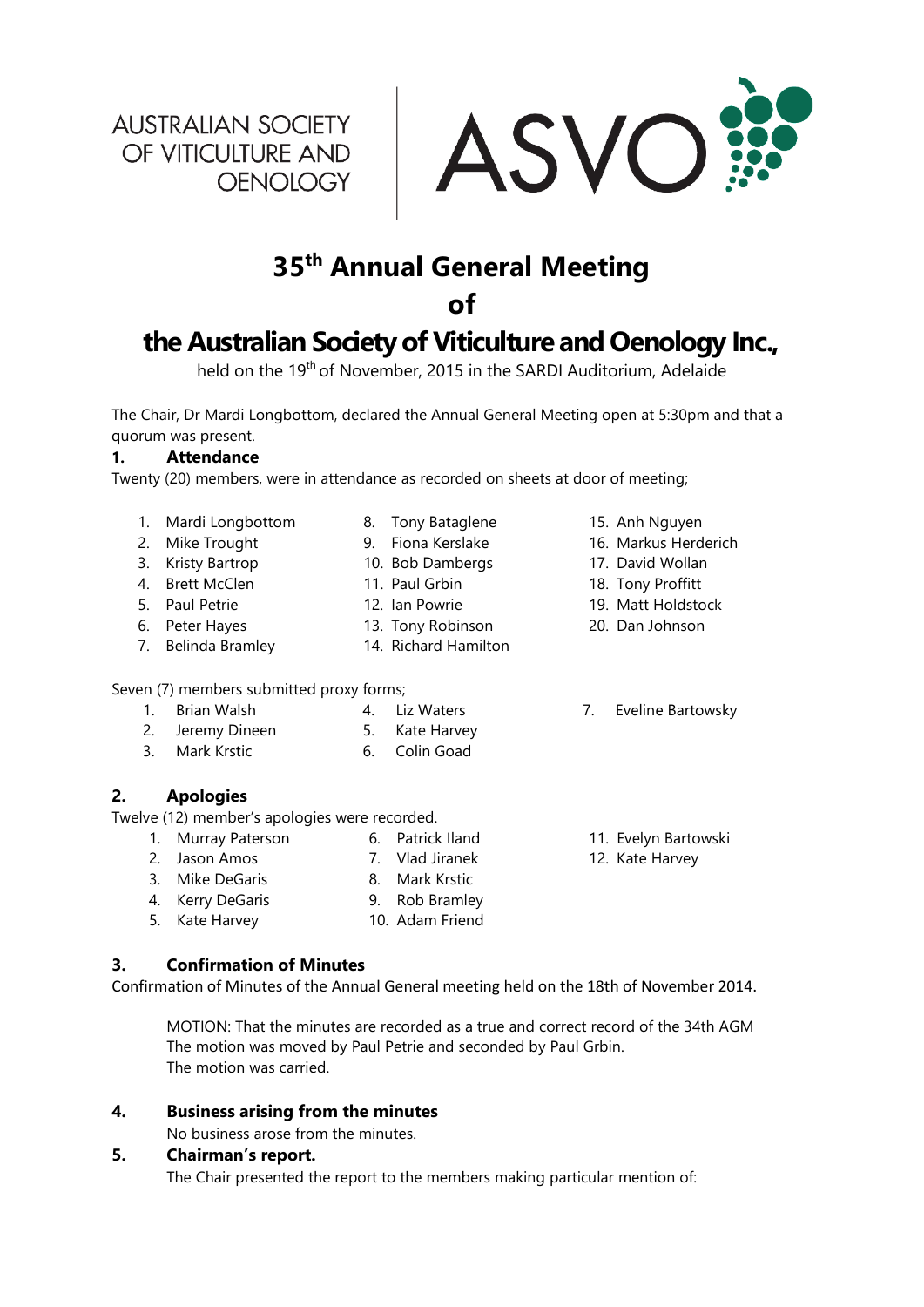The Boards efforts to identify and take advantage of opportunities to collaborate with industry partners to ensure the sustainability of the Society

The significant work done by the Wine Show committee in appointing an industry-based technical advisory group to review the best practice guidelines for Australian wine shows.

The special edition of the journal to be published in December 2015 to commemorate the 60th anniversary of the Australian Wine Research Institute (AWRI).

The Chair thanked all of the ASVO members for their support during the year and acknowledged the help of the Board members.

The Chair thanked Paul Petrie for his contribution to the Society serving 6 years on the board with 3 as President.

MOTION: That the chairman's annual report be accepted. The motion was moved by Paul Petrie and seconded by Mark Krstic. The motion was carried.

#### **6. Treasurer's report**

The Treasurer presented the audited financial reports for the year ended 30 June 2014 to the members.

The Treasurer summarised the report noting that despite a drop in membership income, revenue from events and frugal administration had resulted in a considerably higher surplus compared to last year. The Treasurer noted that the equity was stable and that cash reserves were increasing.

The Treasurer called for any questions relating to the Treasurer's report:

Ian Powrie led discussion regarding the challenges faced by the Society as publishing and information access evolved and changed.

Attending members discussed several questions and considered proposals put forward to safe guard the Society's interest in a new publishing environment.

In the interest of timeliness the Chair asked members to hold further discussion of the questions raised until item 9.

MOTION: That the Treasurer's report is accepted. The motion was moved by Kristy Bartrop and seconded by Paul Petrie The motion was carried.

#### **7. Board elections**

The Chair reported the outcomes of the election for the five general positions on the board. The chair welcomed newly elected and returning Board members.

- 1. Dr Mardi Longbottom
- 2. Brett McClen
- 3. Prof Mike Trought
- 4. Dr Anthony Robinson
- 5. Matt Holdstock

The Chair thanked all candidates for their participation and acknowledged the other candidates for their desire and willingness to play a greater role in the Society.

#### **8. Appointment of fellow**